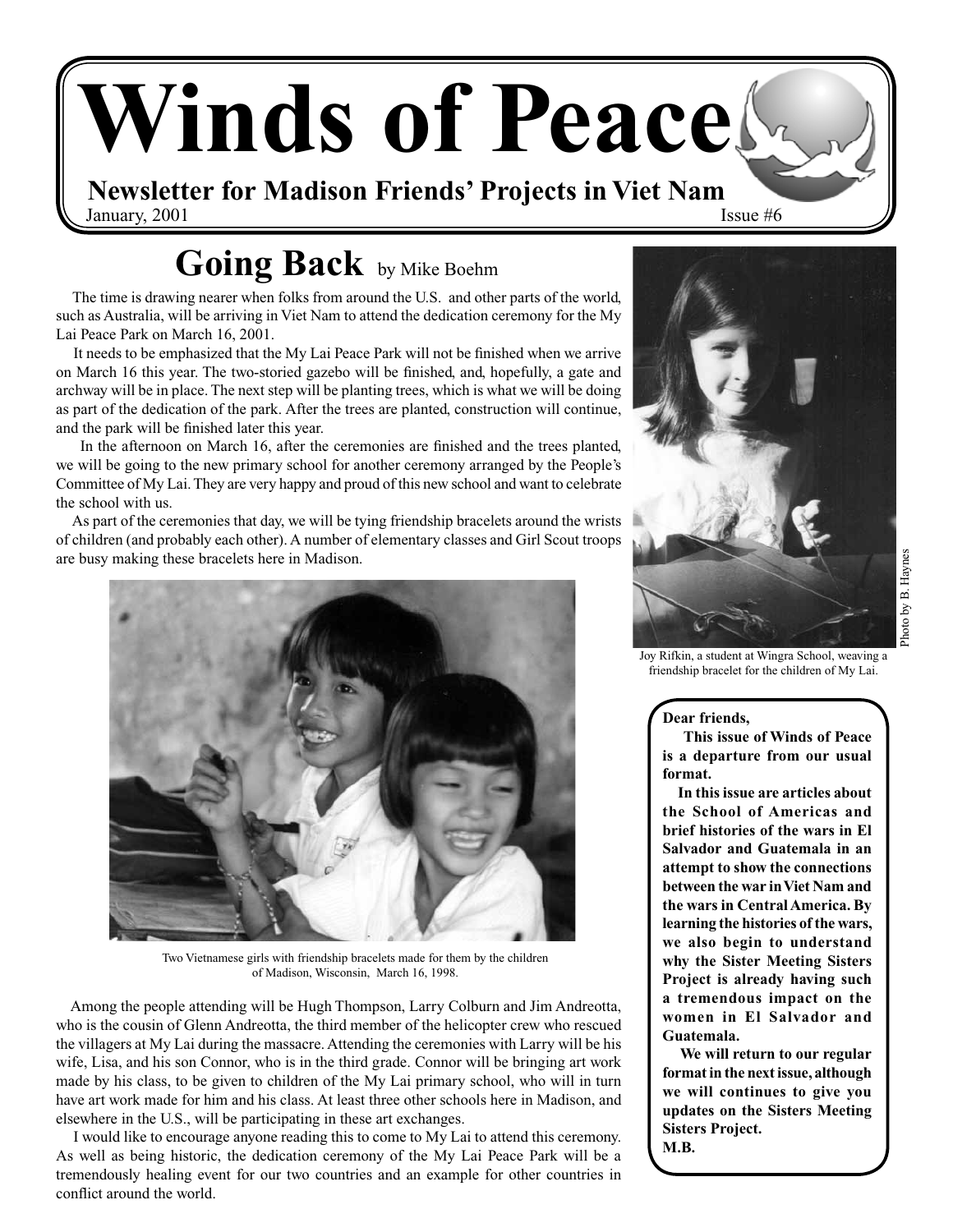## **International Nonviolent Peace Force**

**A Draft Proposal by Mel Duncan and David Hartsough**



#### **Endorsed by**

**Oscar Arias** Nobel Peace Prize Laureate and Former President of Costa Rica

**Mairead Maguire** Nobel Peace Prize Laureate from Northern Ireland

**Jose Ramos Horta** Nobel Peace Prize Laureate from East Timor

**His Holiness the Dalai Lama** Nobel Peace Prize Laureate

**Ambassador Anwarul Karim Chowdhury** Ambassador to the UN from Bangladesh

**International Fellowship of Reconciliation**

**Hague Appeal for Peace**

**Recommended by the Peoples Millennium Forum at the United Nations, May 2000**

For more information about the Peace Force, contact Mel Duncan and David Hartsough at: 801 Front St. St. Paul MN 55103 Phone: 651-487‑0800 Fax: 651-489-1335

Web site: www. nonviolentpeaceforce.org e-mail: info@nonviolentpeaceforce.org

#### **Mission**

To mobilize and train an international nonviolent, standing peace force. The Peace Force will be sent to conflict areas to prevent death and destruction and protect human rights, thus creating the space for local groups to struggle nonviolently, enter into dialogue, and seek peaceful resolution.

#### **Goals**

•To build the organization needed to create and maintain a standing Global Nonviolent Peace Force of 200 active members, 400 reserves, and 500 supporters (building up to 2,000 active members, 4,000 reserves, and 5,000 supporters over 10 years).

•To develop the theory and practice of "Third Party Nonviolent Intervention," in order to significantly increase that tool's effectiveness. (The understanding starts with the experience of existing peace teams, human rights, humanitarian, and military organizations.)

#### **Background**

As we venture into the new millennium, we stand at a significant crossroad. Will the next century bring an incessant stream of devastating armed conflicts and brutal violence, like the horrors we have seen in Kosovo, Rwanda, Iraq and East Timor? Or are there alternatives to the endless repetition of such catastrophes?

There is an alternative, one that builds upon the recent experiences of many organizations that have successfully experimented with the application of "Third Party Nonviolent Intervention" techniques in areas of advanced conflict. Out of these experiences has grown a new wave of deliberate nonviolent intervention carried out by some twenty or so organizations around the world.

The Global Nonviolent Peace Force builds on this legacy.

#### **Current Work**

•Researching logistics, application, and best practices of large‑scale nonviolent intervention. •Developing the proposal and organizational infrastructure through consultations with leaders throughout the world.

•Recruiting grassroots, human rights, and nonviolent leaders to help create and participate in the international convening event.

•Raising money.

#### **Help Needed**

•Endorse the Global Nonviolent Peace Force.

•Assist in research. Provide financial support.

•Urge the support of NGOs and religious leaders.

•Advocate for a Resolution of Support from the UN General Assembly.

#### **Conclusion**

We have the capacity to make the Global Peace Force happen in our lifetimes. The ingredients abound: there are many veterans of nonviolent movements; strategic lessons have been learned; our organizational abilities have increased; highly qualified trainers are available; the World Wide Web, already used to advance the campaigns for banning land mines and establishing an International Criminal Court, is available as an organizing tool; funders are expressing an interest; and, most importantly, people are demanding an alternative to highly militarized interventions. There will be no better way to commemorate the United Nations decade of Peace and Nonviolence than to do so.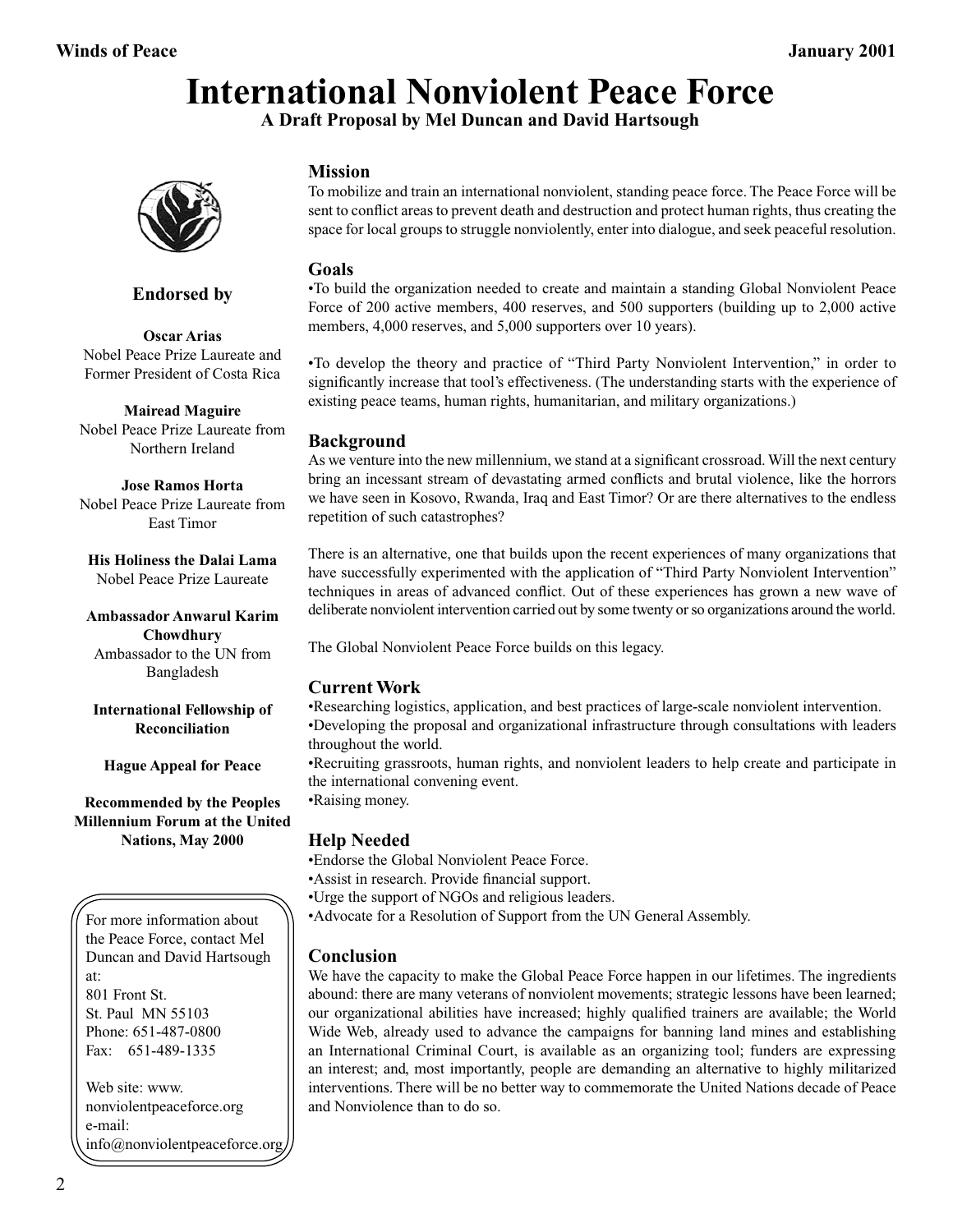## **Letters**

#### **In keeping with this newsletter's purpose to educate and promote discussion, we will print not only letters which support our work, but also**

**letters critical of this work. We request that all letters be signed by the writer.**

#### Dear Friends,

 In celebration of the lunar New Year, which we have been doing for over twenty years at the Vietnamese Mission to the United Nations, we are happy to support your Projects in Viet Nam.

 The work for My Lai is of special interest to us as we visited these in 1990 on Clergy and Laity Concerned's 25<sup>th</sup> anniversary trip. What I call "the Vietnamese Guernica" was especially moving but perhaps the most vivid memory is that of the veteran in our group.

 We stopped for lunch at China Beach following our My Lai visit. He was not able to eat but instead went off down the beach. When I went to walk on the beach after lunch he was coming back with a Vietnamese child on his shoulders and others flocking around him. That remains a symbol to me of the hope that relationships between nations may change before it is too late.

 So blessings on those in My Lai and Madison who are building a Peace Park.

Hoa Binh (Peace), Janice Duren

To the fund for Mike Boehm

and after watching the T.V. show P.O.V. (Regret to Inform):

 This activity for forgiveness is so necessary for the Peace in this world. I was raised a Quaker, and my beliefs are always with me. I reflect on the activity of my great‑great grandfather, Charles Osborne, who was a very strong abolitionist and underground worker.

Gertrude O. Clearfield

Dear Mike,

 As I was making out my check, my seven year old son asked what the Newsletter (beautiful) was about. I explained as best I could My Lai, and Viet Nam's current & historical situation (much of what I've learned has been directly or indirectly through you and your projects) and he ran upstairs for his money to give, too. Thank you for showing the way. Beth Gehred‑O'Connell

Mike,

 Enclosed you will find a check for the loan fund in Viet Nam. I currently work for the credit union movement in this country. Our motto is "People helping people." Poor farmers and small businesses that were ignored by large banks formed credit unions in Europe many years ago. I see a parallel with the loan fund.

 I see the ever‑improving relations between our country and Viet Nam as a positive for both nations. Someday I would like to return to Pleiku where I served with the Army Corps of Engineers in 1967‑8.

 Thank you, Mike, and everyone else for the good work you are doing. Sincerely,

Ken Anderson

Dear Mike and Valerie,

 I've just now read the Winds of Peace newsletter (July/August, 2000) and want to tell you how much your work "touches my soul." I want to thank you for what you are doing to help create a world of love and understanding! Phyllis Jansma Fremont Friends Meeting for Worship

Enclosed is a contribution for your Peace Projects in Viet Nam.

Dear Mike Boehm,

 I'm a Vietnam veteran who has supported Peace Trees Vietnam and also Madison Friends Meeting.

 I know you are planning a spring trip to Vietnam to dedicate the My Lai Peace Park. I had thought I would like to participate in the trip as I have never been back to Vietnam. I have since changed my mind again ‑ there is still too much emotion in me about Vietnam. On Oct.  $8<sup>th</sup>$ , 1968, I lost my left leg above the knee when I stepped on a landmine. This is why I'm drawn to your work and also Peace Tree's work.

 Tears well up in my eyes when I read your newsletters and I don't know why.

 I love the people of Vietnam, they are a gentle people, I hold nothing against them ‑ I sponsor a child in northern Vietnam through Childreach.

Thirty-two years and the war is still in my head - all those people wanted to do was plant their rice and farm the land.

I hope this check will help you continue the work.

Sincerely, Tom Mallabar

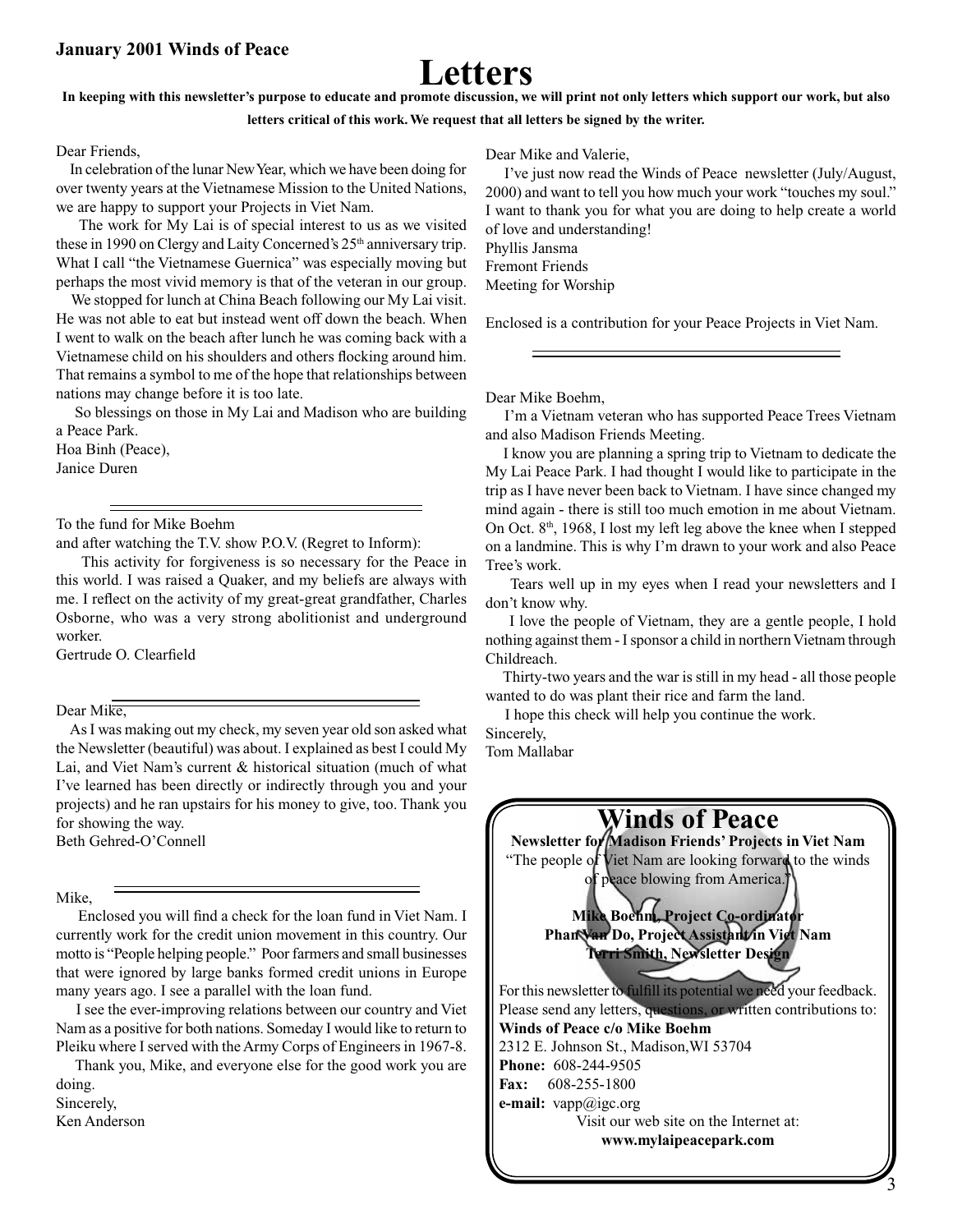## **School of the Americas Demonstrations**

by Mike Boehm

 Last November, on the same weekend that President Clinton was in Viet Nam, I was with about 10,000 other people at Ft. Benning, Georgia, demonstrating against the U.S. Army School of the Americas. The graduates of this school are responsible for the murder of thousands of people in Central and South America. We the people of the U.S. would have been better served if President Clinton had investigated and put an end to our own human rights abuses rather than chastising other countries around the world, including Viet Nam, for their abuses.

 The School of the Americas was first established in Panama in 1946 as the U.S. Army Caribbean Training Center to help professionalize Latin American and Caribbean militaries. In 1963, under President John F. Kennedy's Alliance for Progress, the training center was renamed the School of the Americas (dubbed the School of Assassins by those in Panama). In 1984, the school was forced to move from Panama to Fort Benning, near Columbus, Georgia, under the terms of the Panama Canal Treaties.

 The SOA, run by the U.S. Army, trains soldiers and military personnel from Latin American countries in subjects like counter‑insurgency, infantry tactics, military intelligence, anti-narcotics operations, and commando operations. U.S. taxpayers fund this training, and all of the training is conducted in Spanish. Latin American instructors teach most of the classes. According to the SOA itself, more than 56,000 members of Latin American militaries have attended the SOA since its inception in 1946. Among the training tools used in these classes were manuals that included techniques to terrorize, torture, and murder civilian populations. Defenders of the school denied the existence of these training manuals until June 1996, when the Intelligence Oversight Board, appointed by President Clinton to investigate abuses by the U.S. Intelligence community, discovered them. Bearing the SOA emblem, the manuals provided detailed instruction in the "arts" of blackmail, extortion and forced interrogation, including instruction on how to keep torture victims alive and revive them when the pain becomes too unbearable for them to remain conscious.

 SOA graduates have included some of the most notorious human rights abusers from Latin America. From Leopoldo Galtieri of Argentina (for whom an international arrest warrant was issued in April 1997) to Omar Torrijos of Panama, and Hugo Banzer Suarez of Bolivia, SOA graduates have led military coups and are responsible for the massacres of hundreds of people. SOA graduates were responsible for the Uraba massacre in Colombia, the El Mozote massacre, the assassination of Archbishop Oscar Romero, the Jesuit massacre in El Salvador, the La Cantuta massacre in Peru and hundreds of other human rights abuses. Panamanian dictator and CIA operative Manuel Noriega is also a graduate of the SOA.

 The actions of the SOA went largely unacknowledged and uncontested until 1990 when Maryknoll priest Fr. Roy Bourgeois, a decorated Viet Nam veteran, founded the School of Americas Watch (SOAW). In ten years the demonstration to shut down the SOA has grown from a handful of friends to 10,000 or more people. The

> demonstrators include old people, young people, students, veterans, peace activists, and representatives from just about every religious order. These demonstrations are held on the weekend nearest to November 16, the anniversary of the murder of six Jesuit priests, their housekeeper and her teenage daughter in San Salvador.

> The national media finally began focusing attention on the SOA a few years ago. Coverage by National Public Radio, The Washington Post and The New York Times, among others, has begun to question why the SOA exists. Perhaps the most significant coverage came from the official Ft. Benning newspaper, The Benning Leader, which ran a feature article by the editor, who ended his coverage with this quote from a demonstrator, "Where were the Christians when the Jews were going into the ovens in Germany? This is definitely an evil thing."



**On January 17, 2001, the School of the Americas changed its name to the Western Hemisphere Institute for Security Cooperation. The military at Fort Benning, Georgia, is saying now that they have closed down the School of the Americas. But in a media interview last year, Georgia Senator and SOA supporter, the late Paul Coverdell, characterized the DOD proposal as "cosmetic" changes that would ensure that the SOA could continue its mission and operation. Critics of the SOA agree; the new military training school is the continuation of the SOA under a new name.**

One of the thousands of protesters at Fort Benning, Georgia.

We who have a voice must speak for the voiceless --Archbishop Oscar Romero

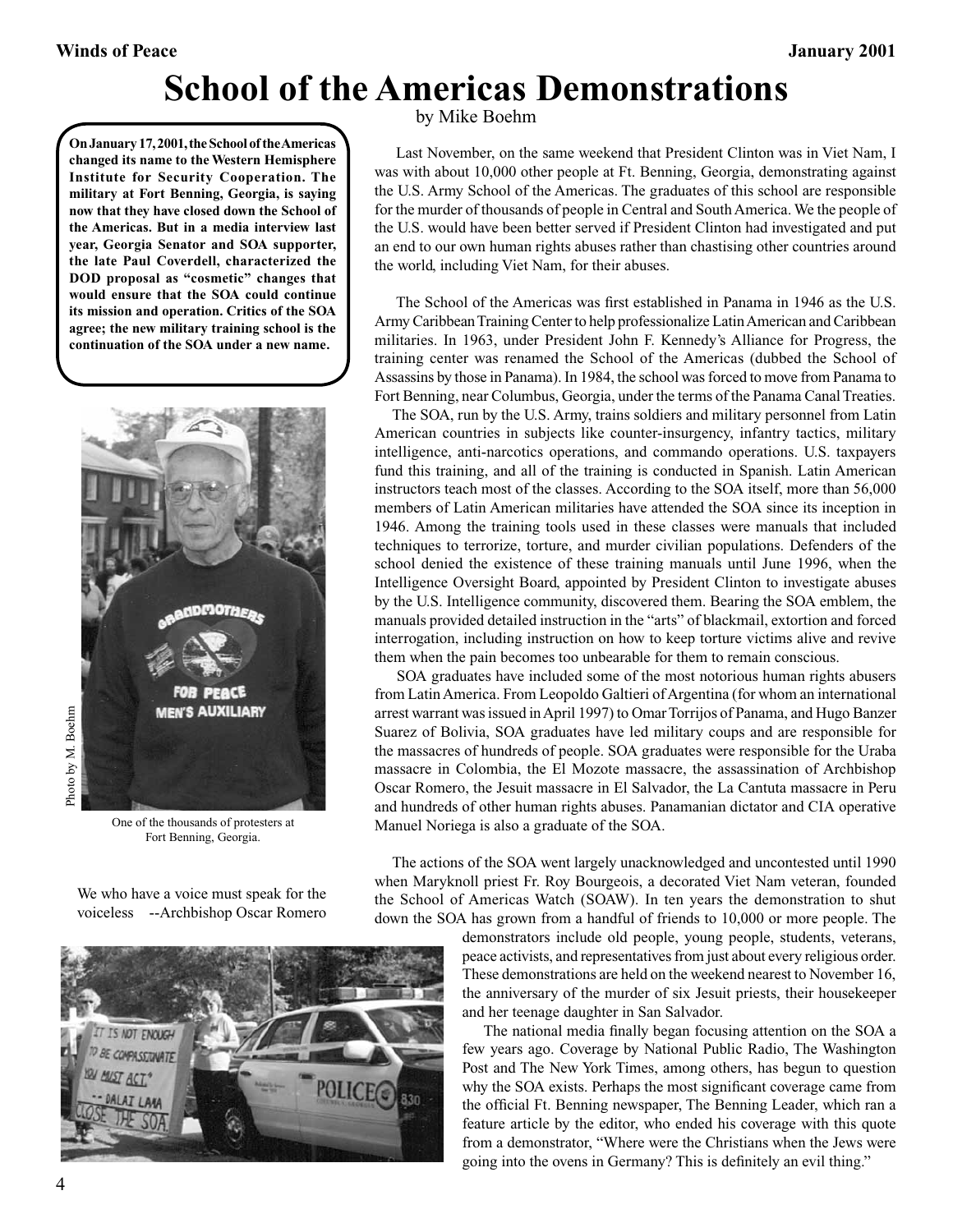#### **January 2001 Winds of Peace**

 This was the third year in a row that I had participated in the annual protest, and I will continue to go each year until the SOA is shut down. Saturday was a day of speeches, songs, and testimonies of friends and family of those who have been murdered by SOA graduates. On Sunday, each person who decided to perform civil disobedience was given a small white cross with the name of someone killed in Central America. We lined up twelve across and prepared to enter the Ft. Benning base. In the lead were people carrying coffins on their shoulders. A woman and a man then alternated chanting (reminiscent of liturgical chanting) the name of someone, man, women or child. As each name was chanted, we answered by raising our crosses and responding, **"Presente!"** The dead were present with us, and we carried them in our hearts as we then began to cross onto the base. I carried with me the spirit of Claudia Sapar of Guatemala.



 At this year's demonstration, the military followed through on its threat to process everybody who was arrested for entering the base. In the previous two years, most people were put on buses and taken back off the base with no further consequences, but last November almost two thousand people were arrested. Almost all were checked out on a computer and given "Ban and Bar" letters. These letters forbade them from crossing onto the base for five years under penalty of fines and prison. Last year, like most years, a number of people ignored previous "Ban and Bar" letters and crossed anyway. They are now awaiting trial, but they may end up with lighter sentences now that U.S. District Judge Robert Elliott has retired.

 In the past, Judge Elliott has given out sentences of up to fourteen months in jail and fines of up to \$3,000. Elliot's efforts to crush the movement to close the SOA are consistent with previous judgments he has made. President Kennedy appointed Elliott U.S. District Judge in 1962. Later that year he prohibited (overturned on appeal) Dr. Martin Luther King from marching in Albany, Georgia. What Judge Elliott is most well known for, at least to those who followed the trials resulting from the massacre at My Lai, is his defense of Lt. William Calley. He thought of Calley as a son (during this period they became golfing partners) and granted a habeas corpus petition to Calley in 1974, setting aside the lieutenant's conviction for his role in the massacre. Elliott explained his decision by saying, "War is war, and it's not unusual for innocent civilians such as the My Lai victims to be killed." He backed this statement up by saying that when Joshua took the city of Jericho in biblical times, no charges had been brought against him for the slaughter of civilians. Calley's petition by Elliott was also overturned.

 Anyone who has done research on the causes of the various wars in Latin America will see the involvement of the U.S. government and will realize that the war in Viet Nam was not an aberration. Our policies, which have led to death and destruction around the world, were stated very clearly in 1948 by George Kennan, who was then the head of the State Department's policy planning staff. In his now famous memorandum he wrote:

**"We have about 50 percent of the world's wealth but only 6.3 percent of its population...In this situation, we cannot fail to be the object of envy and resentment. Our real task in the coming period is to devise a pattern of relationships which will permit us to maintain this position of disparity...To do so, we will have to dispense with all sentimentality and day-dreaming...We should cease to talk about vague and...unreal objectives such as human rights, the raising of the living-standards, and democratization. The day is not far off when we are going to have to deal in straight power concepts. The less we are then hampered by idealistic slogans, the better."**

With this as the philosophical underpinning of our foreign policy, it is no surprise that a democratically-elected government in Guatemala was overthrown with the help of our CIA for the benefit of the United Fruit Company. Similarly, in Southeast Asia, U.S. foreign policy, dictated in part by commercial interests, sought to contain independent movements for self government. So, it was never in the cards that Ho Chi Minh would be allowed to create a free and independent Viet Nam. It is no surprise that the SOA

Those sentenced for protesting have served more time that any of the SOA graduates linked to atrocities.

> --U.S. Rep. Joseph Kennedy II, from a letter read at the demonstration



Fifty years ago, the U.S. Army School of the Americas opened its doors in Panama to a class of Latin America and Caribbean military officers to receive training in the art of war. Half a century later, it is time to shut the School down.

> --U.S. Rep. Joseph Kennedy II, from a letter read at the demonstration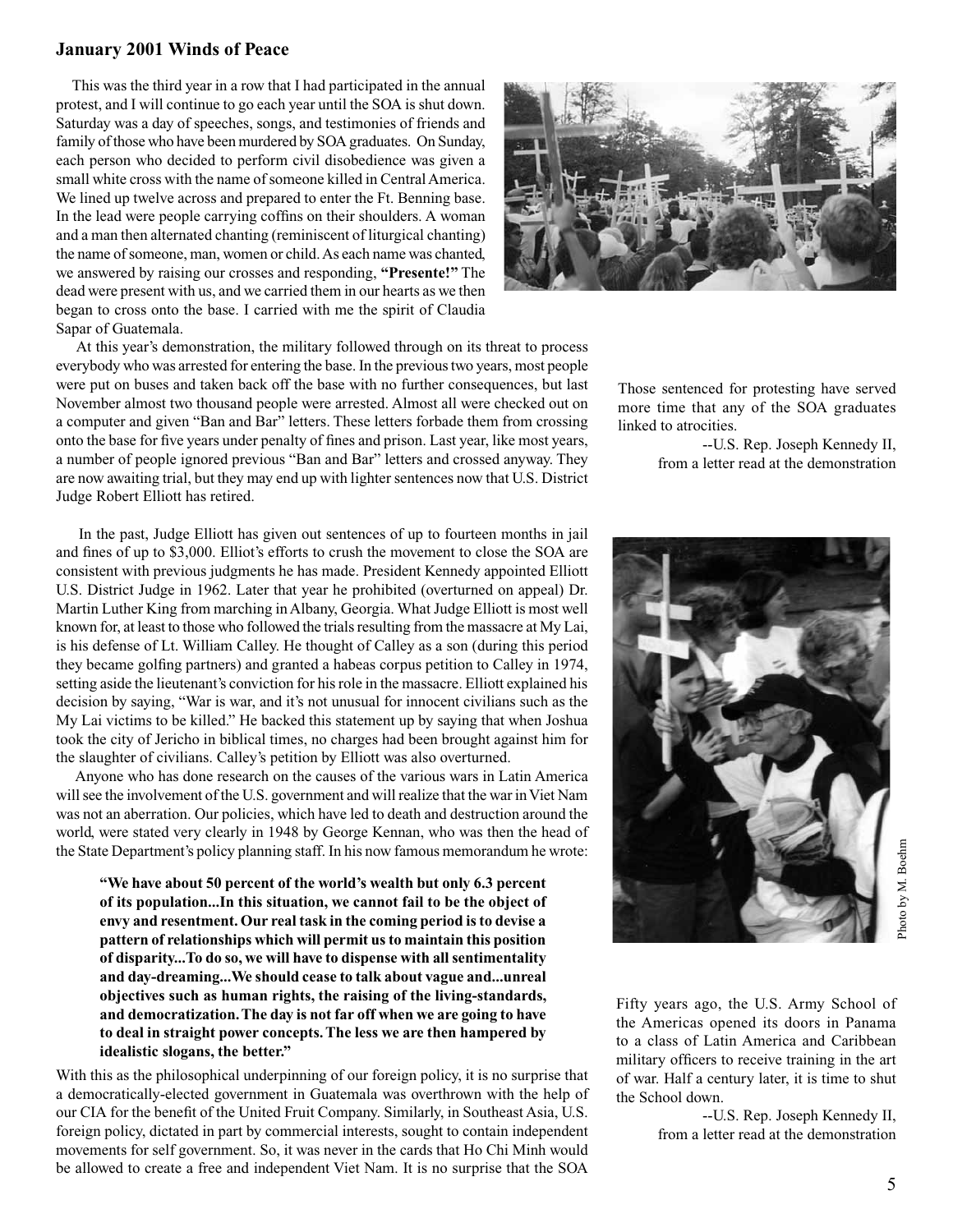#### The Invasion of Grenada by W. D. Ehrhart

I didn't want a monument, not even one as sober as that vast black wall of broken lives. I didn't want a postage stamp. I didn't want a road beside the Delaware River with a sign proclaiming "Vietnam Veterans Memorial Highway."

What I wanted was a simple recognition of the limits of our power as a nation to inflict our will on others. What I wanted was an understanding that the world is neither black‑and‑white nor ours. What I wanted

was an end to monuments.

Reprinted from Beautiful Wreckage: New &Selected Poems, by W.D. Ehrhart (Easthampton, MA: Adastra Press, 1999) by permission of the author.



**On February 12, 2000, Hugh Thompson and Larry Colburn spoke to Latin American officers who were being trained at the School of the Americas at Fort Benning, Georgia. This event was promoted by the military as an example of how they are responding to criticism about the human rights abuses of their graduates. Yet nothing changed after their talk.**

**Military officials invited Hugh and Larry to return to Fort Benning to talk again at the School of the Americas this February. Hugh had prior engagements and could not attend. Larry refused to talk again at the School of the Americas. He said he had done some research since last year and from what he learned he felt he could not participate at the School of the Americas.**

exists to implement this policy.

 Because the American military knows it is losing the PR battle on the SOA issue, it has fallen back on arguments used in most of its wars. One argument is the "few bad apples" argument. In this instance, the military claims that it has only been a few bad apples trained at the SOA who have been involved in human rights abuses in Latin America. The United Nations Truth Commission in 1992 investigated human rights in El Salvador, such as the many massacres committed there, and found that many of these massacres had been ordered by or perpetrated by graduates of the SOA: for example, two of three officers cited in the assassination of Archbishop Romero; three of five officers cited in the rape and murder of four U.S. churchwomen; ten of twelve cited for the El Mozote massacre of 900 civilians; over 100 of 246 cited for atrocities in Colombia. And these are only the human rights violations that are known.

 I have been asked in the past, "What has the U.S. learned from the war in Viet Nam?" Well, two things our government learned were: don't let the media close to the action and don't let the American people see their boys and girls come home in body bags. So now we only let our soldiers fight in wars where there is little chance of their getting hurt, such as the Iraqi and Bosnian wars. Or we hire the killing done, which is where the SOA comes in. The military people trained at the SOA are little more than hired killers, who, in Central America at least, provide protection of our economic interests there.

 In the last eight years I have sat with Vietnamese women in their kitchens, pig pens, cow pens, in their fields, and under their fruit trees, listening to stories of the horrors they have survived. Now I am hearing the same stories in El Salvador and Guatemala. I can't bear hearing any more of these stories. I can't bear having murder committed in my name. And so I am committed to shutting down that obscenity, the School of the Americas.

 Like everyone else who took part in these demonstrations, I felt a strong sense of being part of a special community. I would like to send a message to all the other committed people I have met during the last three years at the SOA demonstrations. Every year when I look around at folks who have come to Georgia to demonstrate, I see faces, some confident, some frightened, but all determined to shut down the SOA. I want to say to you, "I am so proud of you, and I'm proud to be with you."

 For more information about the U.S. Army School of the Americas and the demonstrations planned for the future, I would encourage people to visit the School of



the Americas Watch web site at www.soaw.org. I will be attending the demonstration scheduled for next November, and I hope to see you all there.

> Information for this article was obtained from the following sources: Hell,Healing and Resistance by Daniel Hallock www.soaw.org www.colombiasupport.net http://web.cln.com/archives/atlanta/newsstand/041198/m\_cover.htm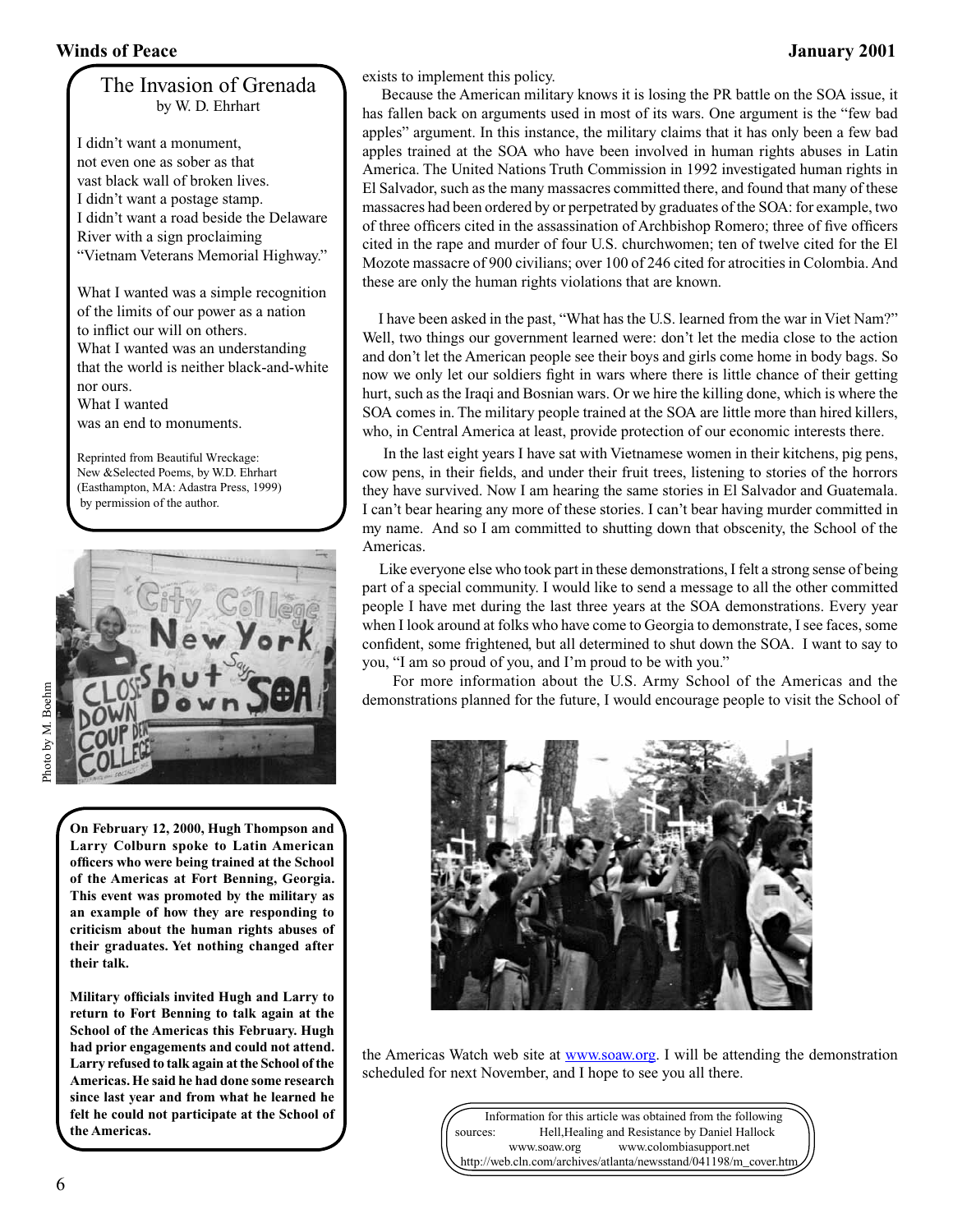**January 2001 Winds of Peace Sisters Meeting Sisters-El Salvador**

by Mike Boehm

In January of 2000, I traveled to El Salvador to meet for the first time with women there in order to present the Sisters Meeting Sisters Project and to receive their feedback. The response was overwhelmingly enthusiastic (Winds of Peace, issue #3). I returned to El Salvador in late November, 2000, to meet again with women's organizations to finalize an agenda for the meeting between the women of El Salvador and Viet Nam, scheduled to take place in September, 2001.

#### **Twentieth Anniversary Memorial**

 Although our first meetings weren't scheduled until the first week of December, I arrived in El Salvador early in order to attend ceremonies for the four churchwomen who were killed 20 years before. Ita Ford, Maura Clarke, Dorothy Kazel, and Jean Donovan were stopped at a roadblock set up by the Salvadoran National Guard, abducted, raped, and shot to death on the night of December 2, 1980. The next day, campesinos discovered their bodies alongside an isolated road and buried the remains in a common grave. Ita Ford and Maura Clarke were Maryknoll sisters, Dorothy Kazel was an Ursuline sister and Jean Donovan was a churchworker. These women, like scores of other priests and nuns in El Salvador, were murdered for the "crime" of embracing Liberation Theology. Liberation Theology arose from the recognition of the suffering of oppressed people and the need to work for justice for the oppressed through study, reflection, and vocation. Embracing Liberation Theology necessarily mandated examination by Christian nuns and priests of Christianity's own role in this oppression. This was unacceptable to the oppressors in El Salvador, the government, the military and the mainstream Christian church, who acted quickly to suppress the movement.

 The killings came at an awkward time for the Reagan administration. Congressional approval of aid to El Salvador might have been derailed by this case, so the Reagan administration sought to discount the idea that the killings were the result of a policy of state‑sponsored terrorism. In testimony to Congress in 1981, Secretary of State Alexander Haig argued that the churchwomen might have been shot while trying to run a military roadblock.

 Subsequent investigations by the United Nations Truth Commission brought the truth to light. In 1993 the UNTC published a report of the results of its investigations of human rights abuses in El Salvador. In this report, they detailed the involvement of the following men in the murder of these women and the subsequent cover‑up: Gen. Oscar Edgardo Casanova Vejar, graduate of the School of the Americas (SOA) class of '63; Luis Antonio Colindres Aleman, graduate SOA class of '80; Gen. Jose Guillermo Garcia, graduate SOA class of '62; Col. Carlos Eugenio Vides Casanova, guest speaker at SOA '85; and Maj. Lizandro Zepeda Velasco, graduate SOA class of '66.

 The death of these four women changed forever the lives of many religious women in the U.S. and other parts of the world (see sidebar for one testimony.) For information about last December's ceremonies and to read other testimonies by religious women, visit the Maryknoll web site at www.maryknoll.org.

#### **Pablo's Story**

 During these days before the actual meetings with the women's organizations in El Salvador, I attended other meetings, one which stands out like a beacon, a riveting three-hour testimony by Pablo Alvarengo. Pablo's testimony covered, from a peasant's point of view: the beginning of the guerrilla movement; the importance of the radical priests' role in the raising of the awareness of the peasants which led to the guerrilla movement; and the twelve year civil war with the government. It was also an incredible testimony of personal growth, from his life as a peasant, ignorant of the outside world, to his growing sense of community and his development as a leader. Pablo also shared his experience of grief as, one by one, his children were killed.

 Pablo told us that being born into such poverty and misery made it impossible to imagine a better life; misery was normality. The village priest worked with the landowners and the government in keeping the peasants suppressed, common throughout Latin American countries at the time. The villagers were told by this priest that they



Little girl, placing a candle at the memorial for the four churchwomen.

#### **Testimony**

The death of the four churchwomen in 1980 was truly a "wake-up call" for me and for many other religious women who had not yet had much experience or knowledge of what was happening in Latin America during that time. I think it exploded the parameters of my world. These women were similar to me in age and background but were doing something much more radical with their lives. They gave me a new challenge and worldview.

 The fact that two of them were Maryknoll Sisters has been very important to me and my Sinsinawa Dominican congregation. We consider each other "first cousins" because Maryknoll's founder asked our leaders (we had been established in 1847) to help with the formation of the new community (in the 1940's, I would guess). So when I visited the graves of Ita and Maura in Chalatneango City, it felt to me like I was visiting my own dear sisters' graves. And when I rode down the dark road from the airport outside San Salvador not long ago (March, 2000) and had a co-traveler point out the area where the four were abducted in 1980, it was chilling for me.

 When Sr. Marie Louise and I talked about this earlier today, she said she was more acutely aware when this happened in 1980 of the mortal danger that missionary priests and sisters were in and of how well they must have been doing their job and witnessing for justice and love–if they were targets of such violent action. Had they been innocuous "do‑gooders," nobody would have paid any attention to them.

 This was probably the real beginning of my cynicism and lack of trust of the U.S. government. Never before had I realized that it could be complicit in atrocities like this.

 I think the 20th anniversary last month was a real focal point around which people all over gathered to celebrate the memories of the four women and rededicate ourselves to the work of peace and justice. It helped point up the injustices that are still happening in Central America and re‑energize people to work to root them out.

-Testimony from Sr. Maureen McDonnell, O.P.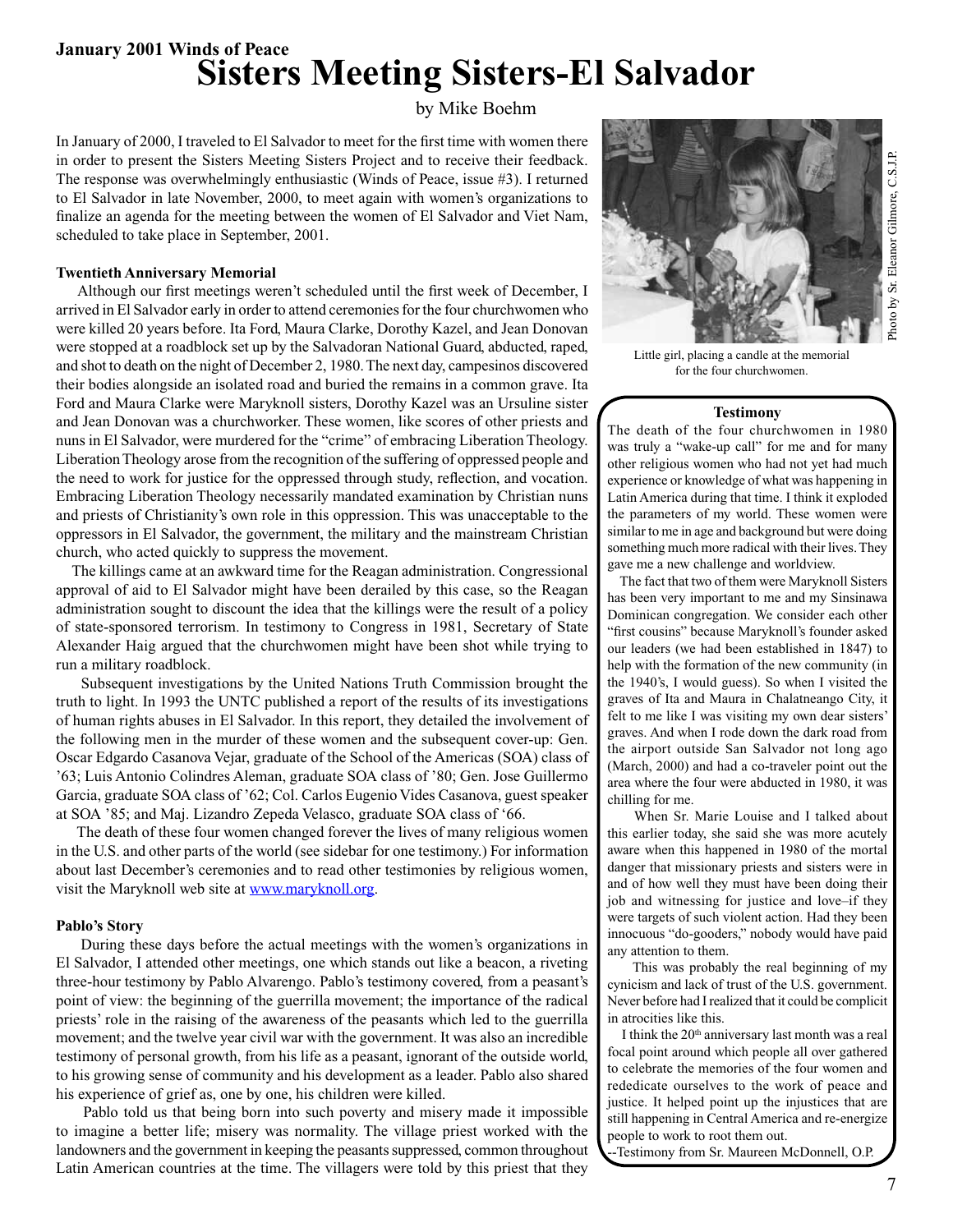

Pablo Alvarengo

Local organizing is important for the success of national organizing…This exchange will show the different experiences of women in different parts of the world [facing the] same problems…Some [women's organizations] will be more advanced in some areas, it is important to learn [each others] strategies…There is a lot of interest in this from the women of the FMLN…We should include in the program an exchange of elected officials and political leadership.

--Irma Amaya, Women's Secretariat of the Farabundi Marti Front for National Liberation (FMLN)



Leslie Schuld at memorial site for four churchwomen killed in El Salvador.

must obey the authorities because all authority comes from God. If a child died from an easily preventable illness, the priest said, "Be happy. Your child is with God." If the villagers told the priest there was not enough to eat, he would say: "Keep suffering. Your reward is in heaven;" or "If you don't accept suffering, you will go to hell." These were the comforts of the priest.

 The beginnings of awareness started with the arrival to Pablo's native village in 1972 of a young priest, who began teaching the villagers the teachings of Medellin. He also began teaching the villagers, from the Bible, the concept of Christian-based communities, communities that banded together for mutual aid.

 It didn't take long for the military to react to this. Within months of the priest's arrival, a famous military colonel, known to all the villagers, came to the village and called all the men together for a talk. He addressed the men as "My children" and began talking about the dangers of communism and especially Fidel Castro, who he claimed was behind bringing communism to El Salvador. He described Castro like this: "He is ten feet tall and looks like an ape. His body is covered with hair; he has horns on his head and a long tail for climbing trees. He eats only human flesh, alive, and he especially likes eating babies." He continued describing Castro eating babies, with blood running down his chest. He then told the villagers that under communism their wives would no longer be theirs, that their children would be taken from them at the age of seven and shipped to Cuba and Russia. The colonel asked the villagers, "Do you want this in your village?" The villagers said no and then the colonel said, "That church over there teaches communism!" Pablo told us, "We believed him. Who was there to tell us differently?" (Before we laugh at these ignorant villagers believing all this, we should remember how we in this country were taught to fear and hate communism.)

 After the colonel left, the villagers confronted the young priest and argued with him about what the colonel had said. The result was that some of the villagers sided with the priest and some sided with the colonel, and the village was divided. Villagers like Pablo, who couldn't go back to the old way of being subdued by others once they saw the possibility of a better life, continued learn and to organize other villagers. The government quickly responded to this awakening peasant movement with increasing persecution, death threats, and then murder itself. Twelve years of civil war ensued, with the Peace Accords finally signed in 1992.

#### **Planning for Sisters Meeting Sisters Project**

 With this for background, we began our meetings to set up the Sisters Meeting Sisters Project. On the Monday following the ceremonies for the four churchwomen, Norm Stockwell, an independent journalist from Madison and a member of the Sisters Meeting Sisters committee, arrived in San Salvador, and we began a week‑long series of meetings with women leaders in El Salvador. What came through clearly in these usually emotionally-charged meetings was the admiration the women of El Salvador have for the people of Viet Nam. Hearing of the long history of the Viet Nam Women's Union, its large (more than 11,000,000 women have joined) and diverse membership, and its successful organizing efforts on behalf of the women in Viet Nam has only strengthened the desire of the women's organizations in El Salvador to meet with Vietnamese women. (See sidebars for quotes by some of the El Salvadoran women.)

 Leslie Schuld of the Committee for International Solidarity (CIS) arranged our meetings. Leslie had already worked with the women's organizations in El Salvador to finalize the itinerary for the Sisters Meeting Sisters exchange next September. The proposed itinerary, as it stands now, will have the women from El Salvador and Viet Nam fly to Madison, Wisconsin, to meet before traveling to El Salvador. The four days these women will be in Madison will be an opportunity for them to get to know each other and for all of these women to be introduced to Madison. Over the next three or four days, the women from Viet Nam and El Salvador will meet with women's organizations in Madison to discuss issues of mutual concern. This stay in Madison is also an opportunity for the women to give testimony, of their histories and the impact war has had on their lives, to the people of Madison and to express what they would like the people of Madison to learn from their stories.

 After their stay in Madison, the women from Viet Nam and El Salvador, as well as a small delegation from Madison, will fly to El Salvador. The eight-day stay in El Salvador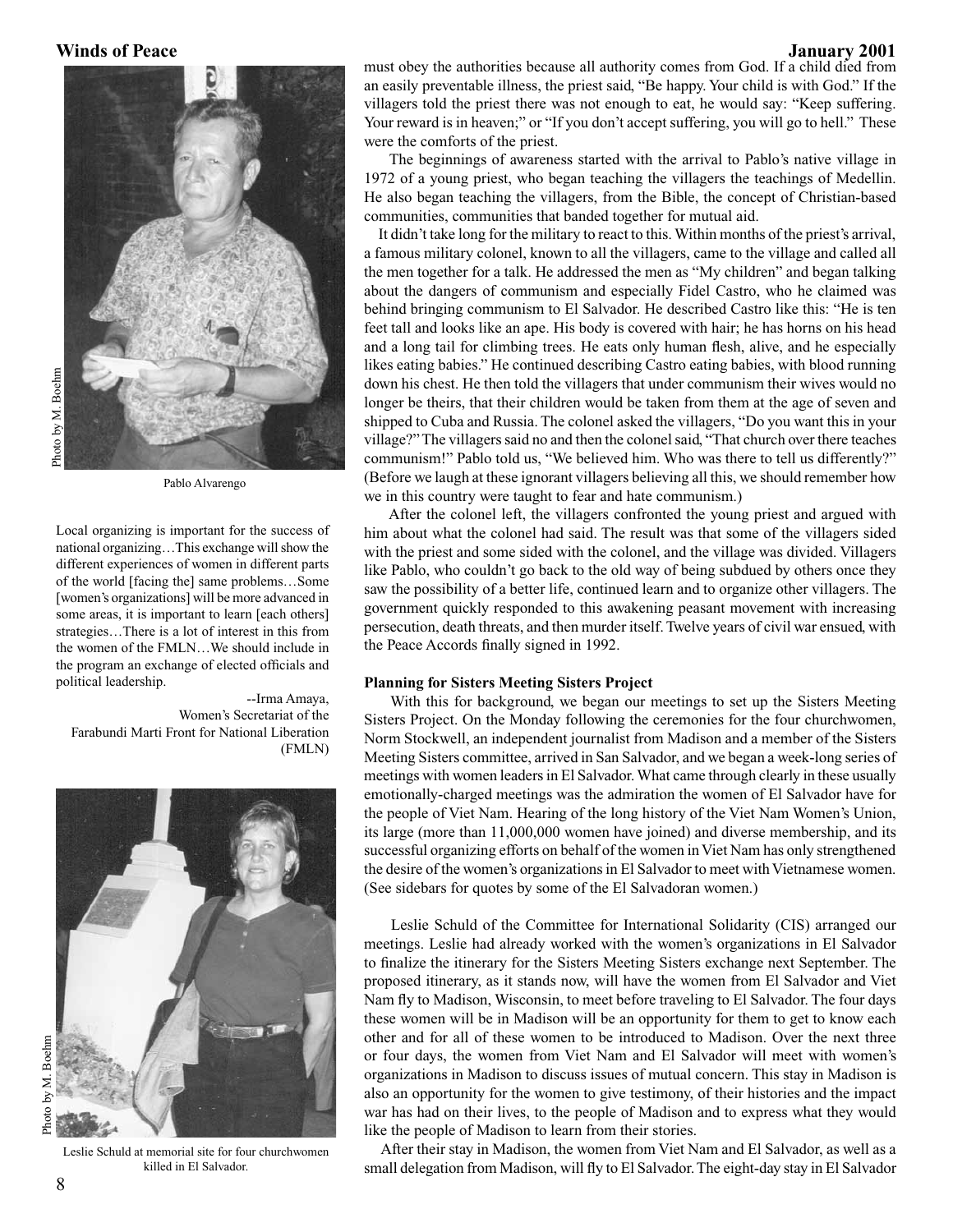#### **January 2001 Winds of Peace**

will include meetings with women's representatives from the El Salvadoran government, MAM, the Women's Secretariat of the FMLN, and other women's organizations where they will share experiences (their own, their country's, their community's) of the devastation of war and the rebuilding needed afterwards. They will also share their experiences as women in patriarchal societies, including the struggle for equality, for equal participation in government, and for creating jobs for women.

 At the end of this visit the women from all the participating countries will meet to reflect on and evaluate this exchange. The women from Viet Nam will then fly back to Madison and after a one-day rest, they will return to Viet Nam.



A women's sewing collective in Arcatao, El Salvador, Madison's sister city.

Much of our work has been raising consciousness… Many women's organizations have been struggling over issues, but not necessarily women's issues... During the war we began to understand our importance as women...to see the role of women not just as the result of capitalism, but also of patriarchy...After the war we felt the need to struggle for our rights as women. The Peace Accords did not mention improving life for women, rather we were supposed to re‑insert ourselves into a society that oppressed women. The problem of equality was not changed by the struggle against capitalism...it must be incorporated into the revolutionary struggle, a strategy...to achieve true democracy and a just system should be taken on by the revolutionary left. The set of  $\sim$ -Lety Mendez, FMLN

(We would like to talk about) projects in San Marcos, Cabanas, etc...micro‑credit, the maquilas, women's development ‑ rights, health, etc…Our similar histories, women in war. (We talked) with Mike about healing from war…(MAM is interested in) training around gender issues…We as women have a right to be here…A new vision of how to develop yourself as a woman (referring to economic self-empowerment)...This meeting (Sept. 2001) will hopefully begin an ongoing exc hange. -- Yolanda Barahoua,

Melida Anaya Montes

Women's Movement Association (MAM)

### **Earthquake in El Salvador Over One Million Are Homeless...**

 After the recent devestating earthquake, thousands of El Salvadorans have been killed and whole towns and villages wiped out in Usulutan, La Libertad, La Paz, Sonsonate, Ahuachapan. There is extensive damage in many other areas.

 Aid is urgently needed. It is extremely important that material or financial donations go to reliable NGOs. The Committee for International Solidarily (CIS) is very reliable. To send financial aid:

1. People can mail smaller donations or Fed‑Ex larger donations, made out to CIS, to: CIS, Boulevard Universitario #4, Colonia El Roble, San Salvador, El Salvador. Phone: 011-503-226‑2623. Please **e-mail them (CIS@netcomsa.com)**, verifying the amount, mail carrier, and date the check was sent.

2. Wiring money is the fastest way to send money. The ABA number for Banco Agricola Comercial: 021000089. The CIS account number is 104‑024937‑0. The address of the bank is: Banco Agricola Comercial, Agencia Clinicas medicas, 25 Ave. Norte y 21 Calle Poniente, Frente de la Fuente Luminosa, San Salvador, El Salvador. It is imperative that you keep the receipt of the wire transfer and **e-mail CIS** with the exact amount and date of the wire so they can verify that they have received it.

3. Tax‑deductible channel in the U.S.: for donations of \$100 or more, you can make out checks to LOS OLIVOS, LTD. and mail to CIS Emergency Fund, c/o Ernest Remer Jenkins, 294 Cottage Ave. West, St. Paul, MN 55117‑4302. Include a note that this is for the CIS emergency fund and **e-mail CIS** with a note verifying who is sending the donation, date sent, and the amount.

- **Desperately needed:**
- **1. Blankets**
- **2. Sheets**
- **3. Canvas/tarps-for makeshift tents**
- **4. Heavy plastic-good quality for makeshift tents**
- **5. Thick nylon rope**
- **6. Wheel chairs**
- **7. Nails**
- **8. Hammers**
- **9. Sheets of roofing tin**
- **10. Thin mattresses**

The Sisters of St. Francis of the Holy Eucharist located at 2100 N. Noland Road, Independence, MO 64050 (phone 816-252‑1673) have graciously offered to receive and help fill two cargo containers for the homeless of El Salvador. PLEASE CALL 816-252‑1673 BEFORE DROPPING OFF SO SOMEONE WILL BE AT THE WAREHOUSE TO ACCEPT DELIVERY.

Contact Ellen Trakas, 1209 Indian Lane, Blue Springs, MO 64015. E-mail: etrak@aol.com for further information.

The receiving agency in El Salvador is CIS, Boulevard Universitario #4, San Salvador, El Salvador, C.A. Tel/ Fax: 011-503-226-2623.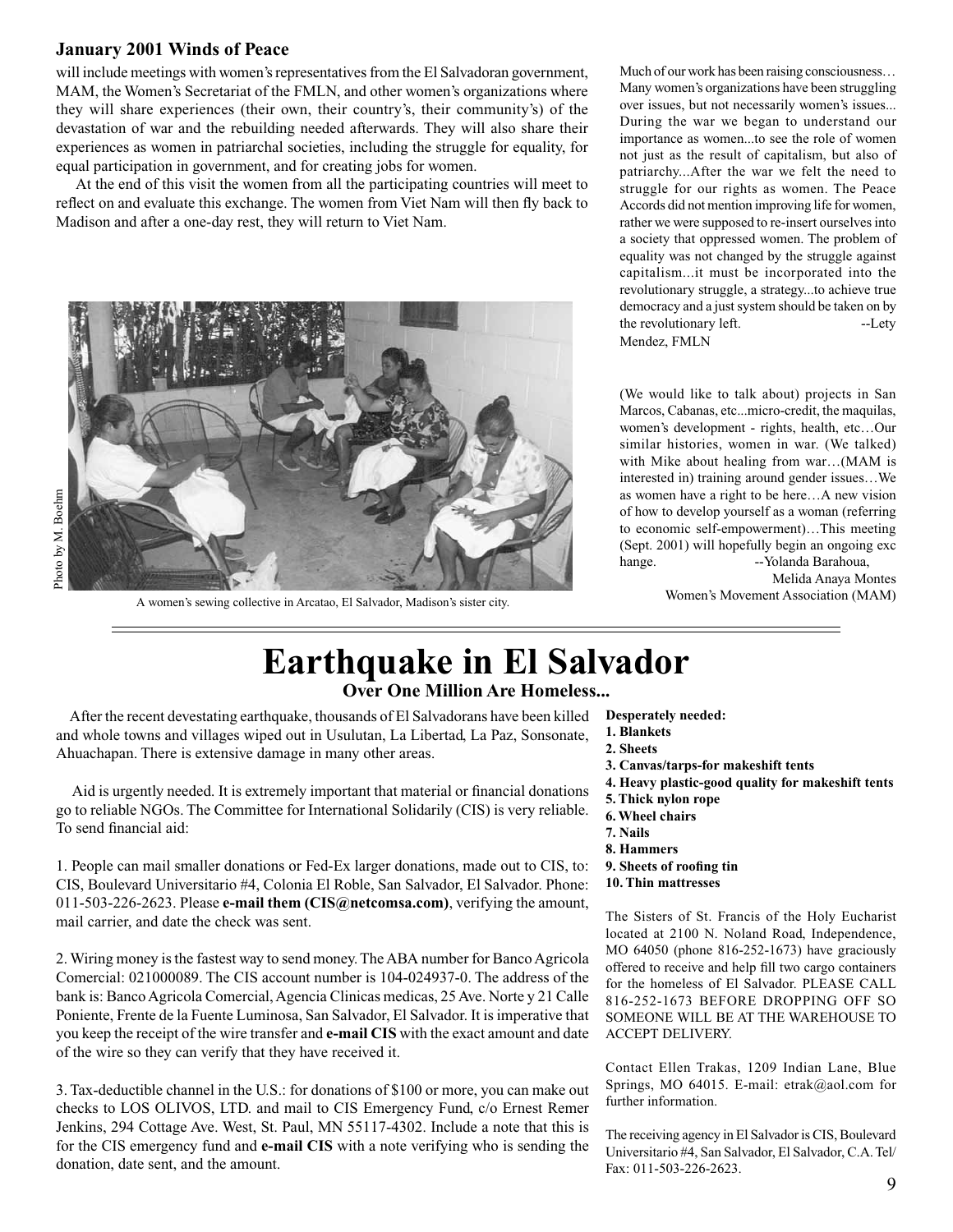## **Sisters Meeting Sisters - Guatemala**

by Mike Boehm

After a week of meetings with women's organizations in El Salvador, Norm Stockwell flew back to Madison, and I took a bus to Guatemala. Our contact person in Guatemala is Lynn Haanen, formerly of Madison, Wisconsin. She spent many years as an activist in Madison and then moved to Guatemala eight years ago, where she has continued her activism. She started the School of the Mountains a few years ago and now is the director there.

 On a visit to Madison last summer, Lynn heard of the Sisters Meeting Sisters Project and asked that Guatemala be added to my itinerary after meeting with the women's organizations in El Salvador. She then translated into Spanish the script for the film The Sound of the Violin in My Lai, a huge task. The Spanish version of the film became an introduction of the Sisters Meeting Sisters Project and me to the people of Guatemala.

civil war, marked by the emergence of multiple guerrilla armies and a ruthless targeting of indigenous people by government forces. This descent into madness reached its peak by 1982 with the routine policy of massacres of whole Mayan villages. A peace was finally brokered by the United Nations in 1995, but Guatemala has never recovered.

 Today, various unions and other nongovernmental organizations (NGOs) are working to improve the lives of everyday Guatemalans, many of whom still live in remote, rural villages. Over twenty-three languages are spoken in Guatemala, and many groups are working to help preserve the indigenous cultures, while at the same time bringing benefits of modern healthcare and communication to these outlying areas.

The people of Guatemala are organizing to move beyond the

#### **Guatemala's History**

 Guatemala's history is similar to El Salvador's, in that the actions of the U.S. government profoundly changed the course of the country's history. On March 15, 1945, Juan Jose Arevelo took office as the first popularly-elected President of Guatemala.

 Since obtaining independence from Spain in 1821, Guatemala had been ruled by one brutal dictator after another. Arevelo, inspired by Franklin Roosevelt's New Deal principles, instituted

many radical reforms during his six years in office, including term limits for elected officials including himself, equal pay for men and women, making racial discrimination a crime, and banning monopolies. At the end of his six-year term, Jacobo Arbenz was elected President, and he expanded the reforms taking place.

 The one reform that he instituted that was unacceptable to the U.S. government and business interests was appropriating fallow land to give to landless peasants. The Guatemalan government reimbursed the owners of these hundreds of thousands of acres of unused land, but this was still unacceptable by the largest landowner of all, the United Fruit Company. The United Fruit Company, based in the U.S., sought and obtained help from the U.S. government. A sophisticated PR campaign, by advertising genius Edward Bernays, persuaded the American people that communists from the Soviet Union controlled Arbenz and that he must be stopped before communism took over all of Latin America. In July 1954, the democratically-elected government of Jacobo Arbenz was toppled by a CIA led coup. (For more details about this coup, read the book Bitter Fruit by Stephen Schlesinger and Stephen Kinzer.)

 Ten years of the most profoundly progressive changes in Guatemala were lost and what followed was over 40 years of bloody



animosities of war, but are struggling on a day‑to‑day basis with poverty and the effects of globalization under a less than sympathetic national government. Sisters Meeting Sisters is one project that they hope will help in this process, dealing with both issues of peace and reconciliation, and models of organized responses of groups of women rebuilding their societies.

**Meeting with the People of Guatemala**

The groups I met in

Guatemala were more varied than those I met in El Salvador. All the groups were former guerrillas, although there is an effort with some of the groups to include former government soldiers. These former soldiers have come to realize that the only efforts to help the people are coming from the Guatemalan National Revolutionary Unity (URNG). One meeting I attended was led by Victoria (see bio on next page). She made a point of welcoming all the veterans there that day, guerrilla, government, and me.

 Other groups I met with included catechists (lay ministers), returned guerrillas, and Mayan people. In a meeting with Yali Santos (see bio on next page), head of the Guillermo Toriello Foundation, I was told that Mayan women were most in need of help in recovering from the trauma of the war. Yali said that Mayan women have not even begun to talk about their experiences from the war, and until they do, they will not be able to recover. She said that she believes one of the most important aspects of the visit by the women of Viet Nam is that it will help the Mayan women to finally begin talking about their experiences.

 When I first met with Yali, I presented the Sisters Meeting Sisters project to her as an event that would take place initially in El Salvador. In the years to come it could be expanded to include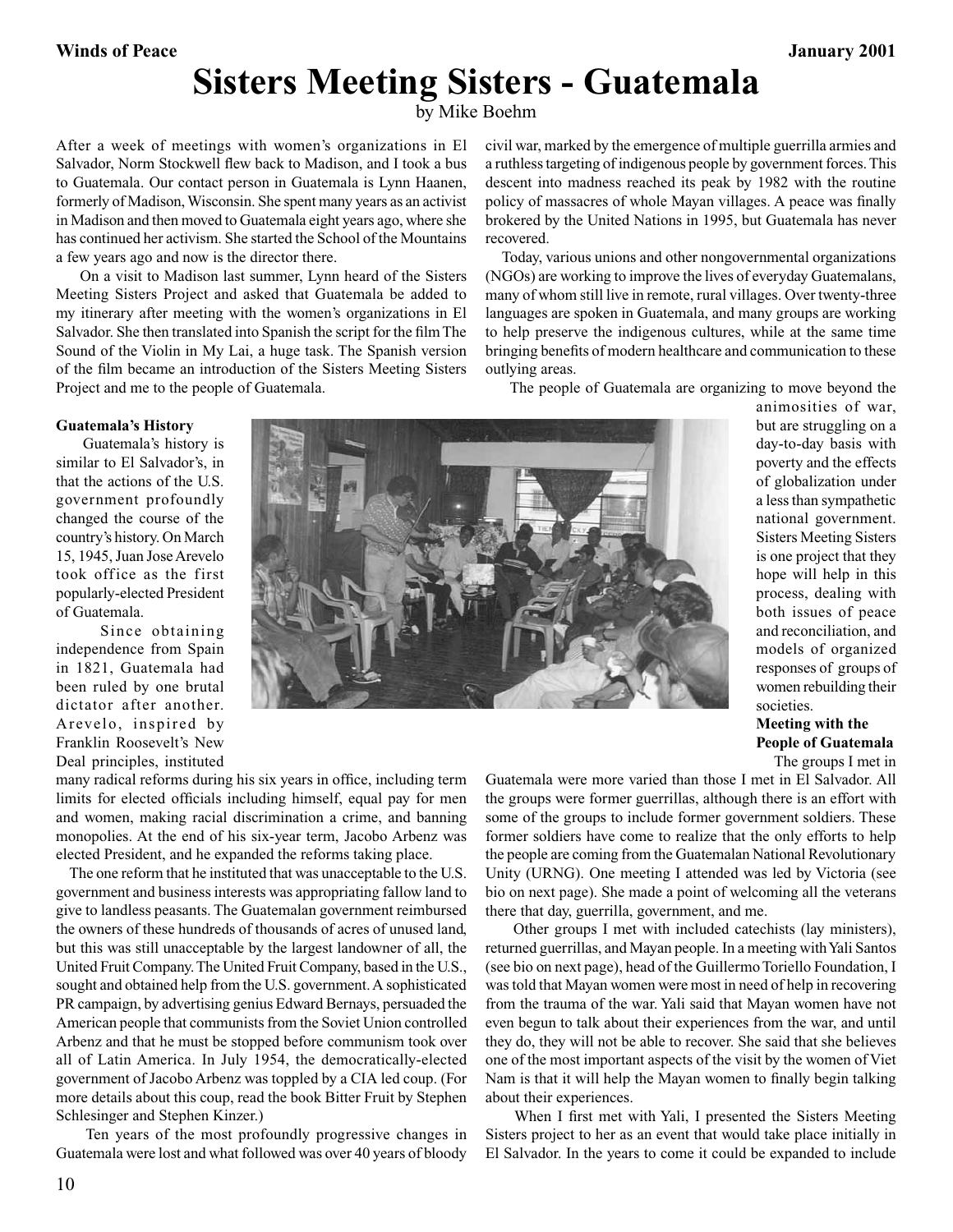#### **January 2001 Winds of Peace**

women from other countries devastated by war, such as Guatemala. Yali would not hear of the possibility that the women from Viet Nam would not visit Guatemala when they came to El Salvador next September. She said that if the Vietnamese women were coming 10,000 miles to visit the women of El Salvador, why couldn't they travel another five hours to visit the women of Guatemala? So, depending on the decision of the Vietnamese women, Guatemala will be included in next September's exchange.

 In all these meetings there were two things that broke through cultural barriers. One was showing the video of the film The Sound of the Violin in My Lai and the other was playing my violin. Before I played, I would explain that the music I play, old time music, comes from the time when we in the U.S. were mostly campesinos, farmers. There was always a lot of laughter when I said that, because the campesinos in El Salvador and Guatemala cannot imagine us as farmers. I said that I like this music because it is honest, it comes from the earth.

 All the women I met with saw not only the potential in the Sisters Meeting Sisters exchange, but also the tremendous need for the strengthening of women. As Manuela Alvarado told me, "If we are ever to save our society it will be the women who do it." **Yali's Story**



 Nativity scene, set up for the evening celebration of the Lady of Guadelupe, Quetzaltenango, Guatemala.

#### **Victoria's Story**

Victoria (the only name she gives to people) is 36 years old and graduated as a primary school teacher in 1982. She is from Solola and incorporated as an urban supporter while in high school. She was sent to the mountains to the Luis Ixmata Front in 1984, where she was a sharpshooter. She remained there until the peace accords were signed in 1996. She lost two partners in the war, one who was shot in combat at her side. She is now together with another companero, and they have a son of two years. Victoria is a member of the departmental council of the URNG political party in Quetzaltenango.

Victoria and her son



Yali Santos was born and raised in Guatemala City where her parents had moved from the countryside. She graduated as a primary school teacher in 1971 and worked for five years in a private school. She also studied for two years toward a law degree. In 1972 she joined the struggle and worked ten years doing urban support work until her photo, biography, address, etc., appeared in the Prensa Libre, the main newspaper in the country, with an article calling her a subversive. (This happened under the regime of Ephrain Rios Montt.) Yali had to go underground and leave the country. She continued working for the guerrilla movement, for the ORPA faction in Nicaragua, for the next seven years. In late 1988, she was sent to the mountains to join the Luis Ixmata Front of ORPA where she was put in charge of political affairs for five years. In 1993, she went to Tapachula, Mexico, to give birth to her daughter, where she remained doing support work until late 1996. She returned to the Luis Ixmata Front a few months before the signing of the peace accords in December 1996 and demobilized to the camp Las Abejas with the other companeros. She was without contact with her family from 1982 until the signing of the peace accords. She now is the director of the Quetzaltenango office of the Guillermo Torriello Foundation of the URNG and is continuing her law studies. Yali went to Viet Nam in 1980, with the first delegation from ORPA, and was very impressed by the attitude of respect that the Vietnamese showed to them.

| I/we would like to support Madison Friends' (Quakers) Projects in Viet Nam! \$                             |                                                                                                                                                                                                                                                    |  |
|------------------------------------------------------------------------------------------------------------|----------------------------------------------------------------------------------------------------------------------------------------------------------------------------------------------------------------------------------------------------|--|
|                                                                                                            | Optional: Please earmark my donation for the Vietnamese-American Peace Park                                                                                                                                                                        |  |
|                                                                                                            | Please earmark my donation for My Lai Peace Park, My Lai Hospital and                                                                                                                                                                              |  |
| My Lai Primary School                                                                                      |                                                                                                                                                                                                                                                    |  |
|                                                                                                            | Please earmark my donation for the My Lai Revolving Loan Fund                                                                                                                                                                                      |  |
| Make checks payable to:                                                                                    |                                                                                                                                                                                                                                                    |  |
| <b>Madison Friends Meeting</b>                                                                             | Name and the same state of the state of the state of the state of the state of the state of the state of the state of the state of the state of the state of the state of the state of the state of the state of the state of                      |  |
| 1704 Roberts Court                                                                                         |                                                                                                                                                                                                                                                    |  |
| Madison Wi 53711-2029                                                                                      | Address and the state of the state of the state of the state of the state of the state of the state of the state of the state of the state of the state of the state of the state of the state of the state of the state of th                     |  |
| Please specify Projects in Viet Nam, or one of the options<br>on your check. Donations are tax deductible. |                                                                                                                                                                                                                                                    |  |
| Thank you for your generosity.                                                                             | $\mathsf{Zip}\_$<br>State in the state of the state in the state in the state of the state in the state in the state in the state of the state in the state in the state in the state in the state in the state in the state in the state in the s |  |
|                                                                                                            |                                                                                                                                                                                                                                                    |  |